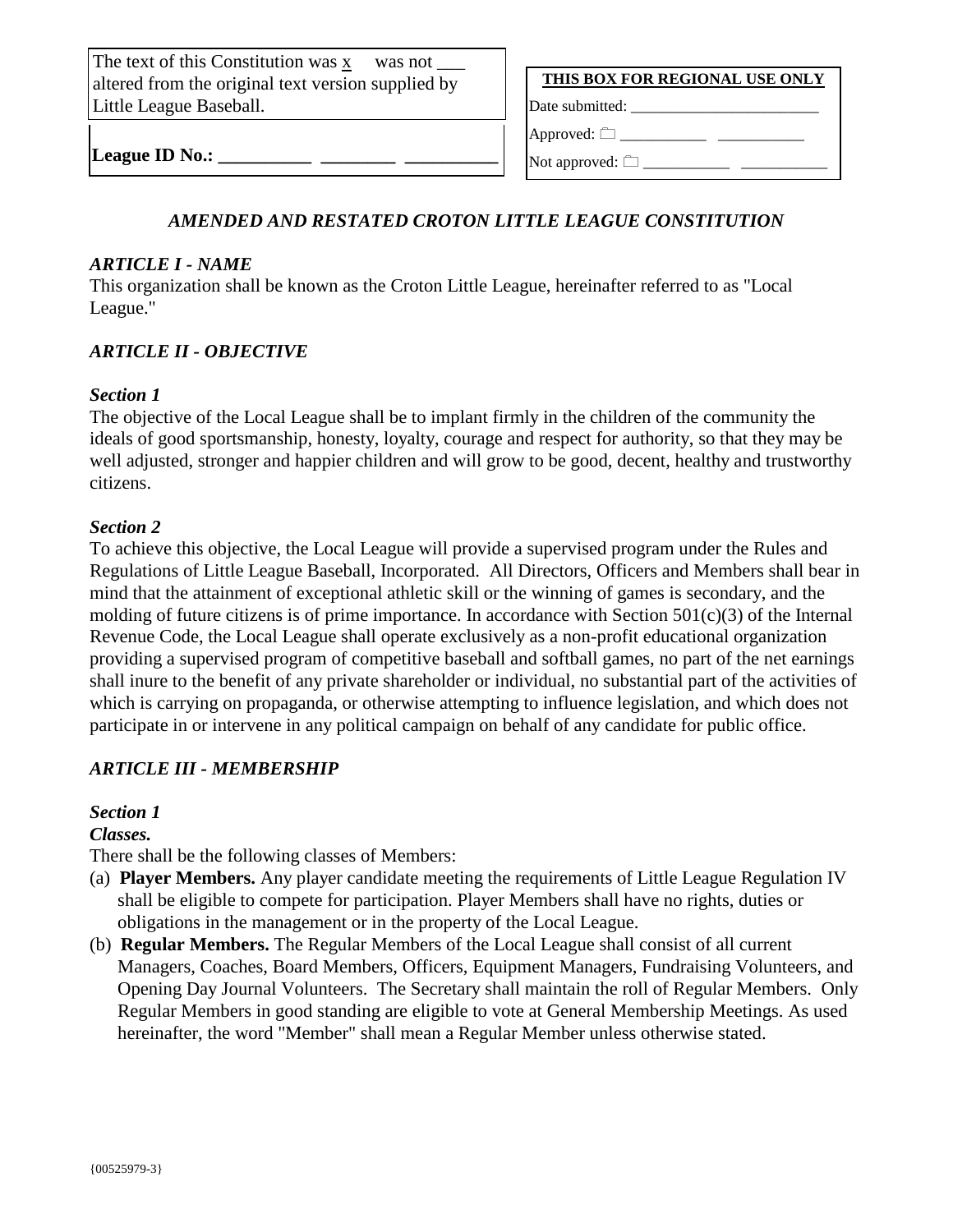# *Section 2 Other Affiliations.*

- (a) Members, whether Regular or Player, shall not be required to be affiliated with another organization or group to qualify as members of the Local League.
- (b) Regular Members should not be actively engaged in the promotion and/or operation of any other baseball/softball program.

# *Section 3*

## *Suspension or Termination.*

Membership may be terminated by resignation or action of the Board of Directors as follows:

- (a) The Board of Directors, by a two-thirds vote of those present at any duly constituted Board meeting, shall have the authority to discipline or suspend or terminate the membership of any Member of any class, including Managers and Coaches, when the conduct of such person is considered detrimental to the best interests of the Local League and/or Little League Baseball. The Member involved shall be notified of such meeting, informed of the general nature of the charges and given an opportunity to appear at the meeting to answer such charges.
- (b) The Board of Directors shall, in case of a Player Member, give notice to the Manager of the team for which the player is a Player Member. Said manager shall appear, in the capacity of an adviser, with the player before the Board of Directors or a duly appointed committee of the Board of Directors. The player's parent(s) or legal guardian(s) may also be present. The Board of Directors shall have full power to suspend or revoke such player's right to future participation by two-thirds vote of those present at any duly constituted meeting (quorum is required).

# **ARTICLE IV - DUES**

No dues are charged to Regular Members or Player Members. Note: Dues are separate from registration fees for Player Members, which are determined annually by the Board of Directors in accordance with Little League Regulation XIII (c).

## **ARTICLE V - GENERAL MEMBERSHIP MEETINGS**

## *Section 1*

## *Definition.*

A General Membership Meeting is any meeting of the membership of the Local League (including Special General Membership Meetings, Section 7). A minimum of one per year (Annual Meeting, see Section 6) is required.

#### *Section 2*

## *Notice of Meeting.*

Notice of each General Membership Meeting shall be delivered personally, electronically, or by mail to each Member at the last recorded address at least ten days in advance of the meeting, setting forth the place, time and purpose of the meeting. In lieu of the above methods, notice may be given in such form as may be authorized by the Members, from time to time, at a regularly convened General Membership Meeting.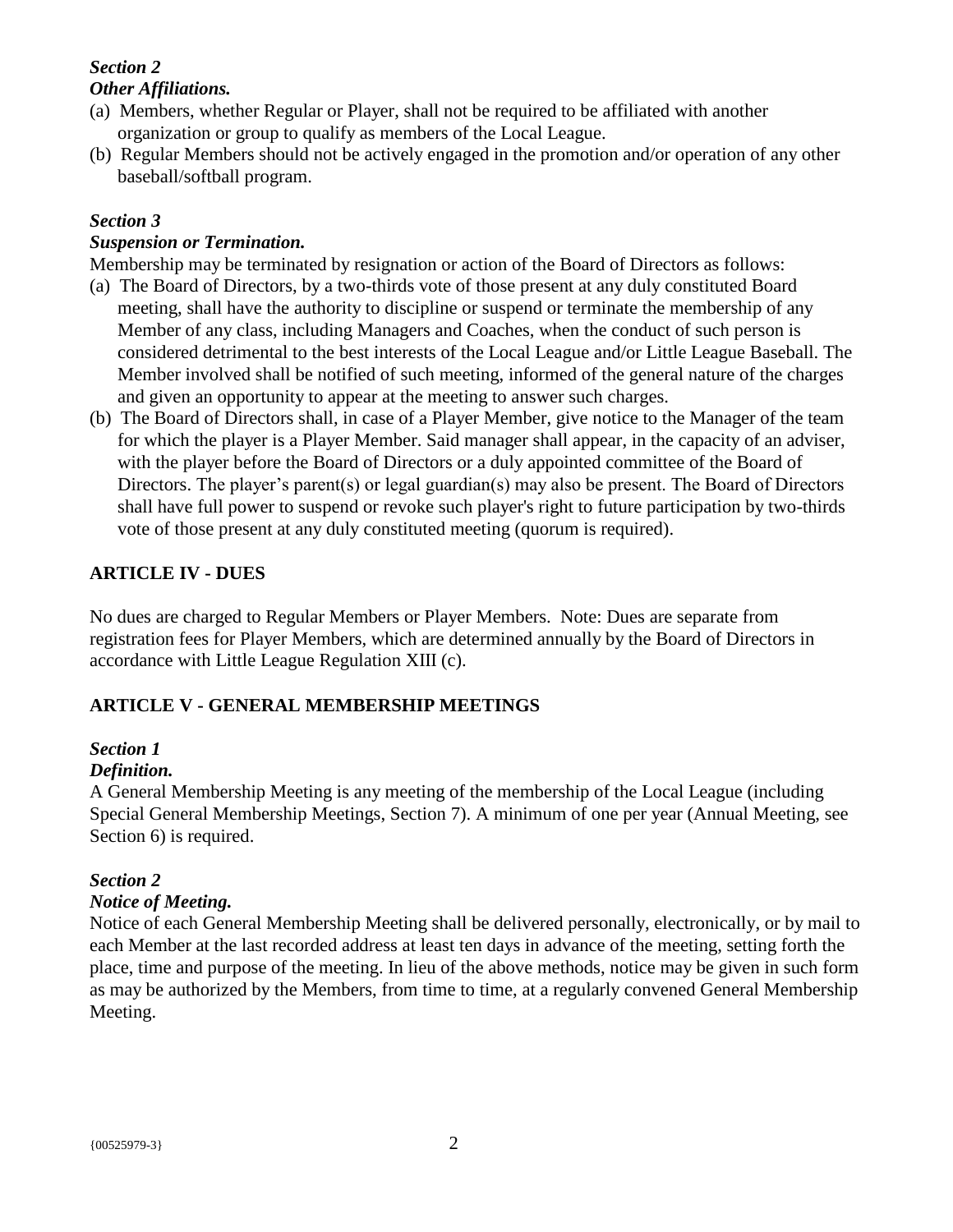# *Section 3*

# *Quorum.*

At any General Membership Meeting, the presence in person or representation by absentee ballot of one-fifth (20 percent) of the members shall be necessary to constitute a quorum. If a quorum is not present, no business shall be conducted.

## *Section 4*

### *Voting.*

Only Regular Members shall be entitled to make motions and vote at General Membership Meetings. However, the Board of Directors may invite, admit and recognize guests for presentations or comments during General Membership Meetings. All decisions by the members shall be made by majority vote, except where otherwise provided by this Constitution.

# *Section 5*

## *Absentee Ballot.*

For the expressed purpose of accommodating a Regular Member in good standing who cannot be in attendance at the Annual Meeting, or any General Membership Meeting at which new Board members will be elected, an absentee ballot may be requested and obtained from the Secretary of the Local League. Such request must be received at least seven (7) days prior to the date of the election. The absentee ballot shall be properly completed, signed, and returned in a sealed envelope to the Secretary at least three (3) days prior to the date of the election. The Secretary shall present all absentee ballots to the Election Chairman (appointed at the meeting) on the date of the meeting, prior to the voting portion of the election process.

# *Section 6*

# *Annual Meeting of the Members.*

The Annual Meeting of the Members of the Local League shall be held the final Monday in September each year for the purpose of electing the Board of Directors and for the transaction of such business as may properly come before the meeting.

- (a) At the Annual Meeting, the Members shall elect the Board of Directors.
- (b) After the Board of Directors is elected, the Board shall meet to elect the Officers. After the election, the Board of Directors shall assume the performance of its duties, and the Board's term of office shall continue until its successors are elected and qualified under this section.

## *Section 7*

## *Special General Membership Meetings.*

Special General Membership Meetings of the Members may be called by the President at his/her discretion, or upon the written request of one-third (1/3) of the Members to the Secretary. Notice of such meeting shall be given in accordance with Section 2 of this Article. No business other than that specified in the notice of the meeting shall be transacted at any Special General Membership Meeting.

## *Section 8*

## *Rules of Order for General Membership Meetings.*

Robert's Rules of Order shall govern the proceedings of all General Membership Meetings, except where same conflicts with this Constitution.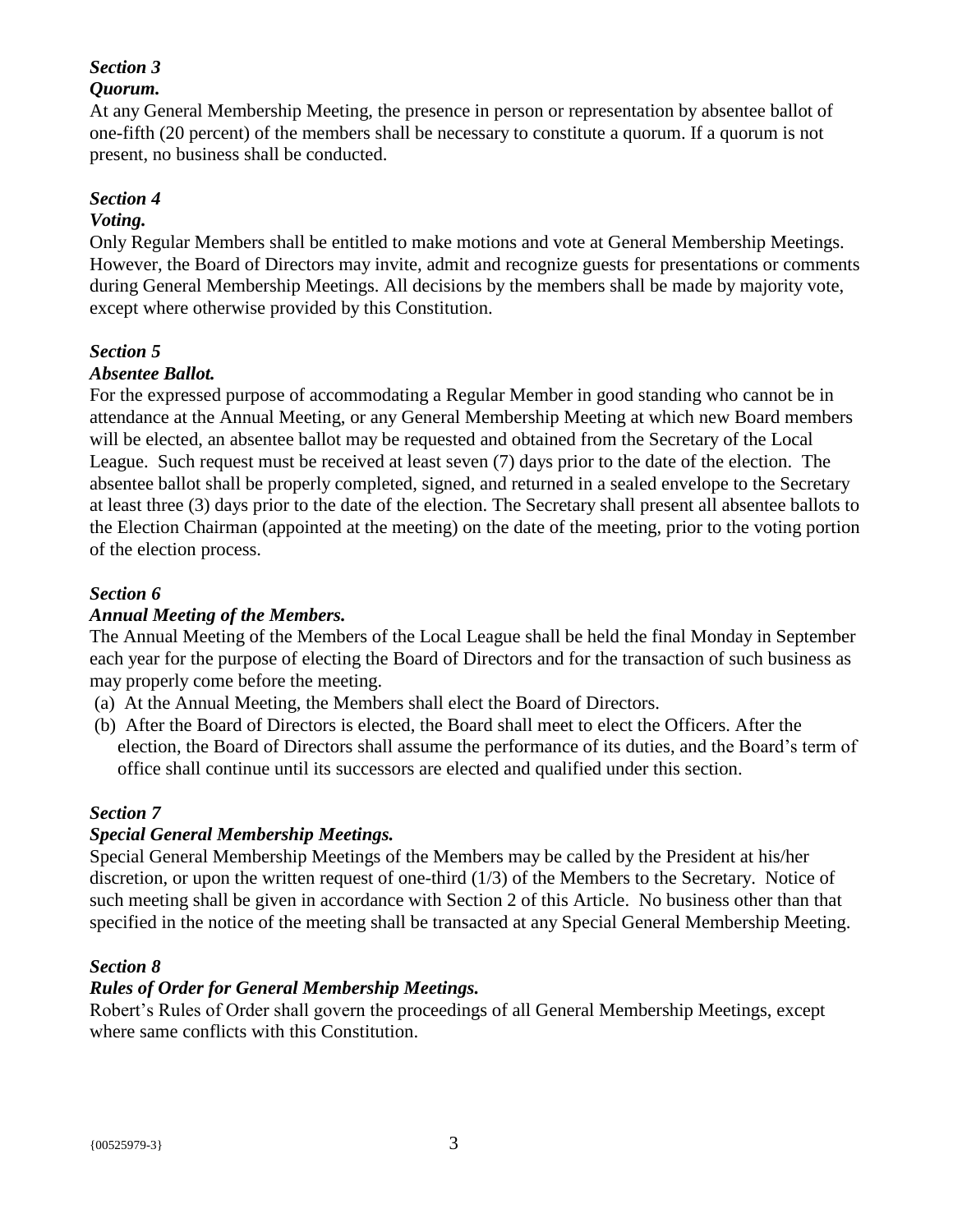## *ARTICLE VI - BOARD OF DIRECTORS*

# *Section 1*

### *Authority.*

The management of the property and affairs of the Local League shall be vested in the Board of Directors.

# *Section 2*

## *Number.*

The current number of Directors is fifteen (15). The number of Directors may be changed at the discretion of the sitting Board of Directors but may never be less than seven (7). Any decrease in the number of Directors shall not affect the tenure of any Directors then serving. Any increase in the number of Directors shall be treated as a vacancy and filled as provided in Section 3 of this Article VI, except if such increase is approved at the Annual Meeting of the Members, in which case the Members shall elect such additional Directors, as provided in Section 6 of Article V.

## *Section 3*

#### *Vacancies.*

If any vacancy occurs in the Board of Directors, by death, resignation or otherwise, it may be filled by a majority vote of the remaining Directors at any regular Board meeting or at any Special Board Meeting called for that purpose. If a vacancy results in the number of Directors being less than seven (7), such vacancy shall be filled as soon as possible.

#### *Section 4*

#### *Board Meetings, Notice and Quorum.*

Regular meetings of the Board of Directors shall be held immediately following the Annual Meeting and on such days thereafter as shall be determined by the Board.

- (a) The President may, whenever s/he deems it advisable, or the Secretary shall, at the request in writing of one-third (1/3) of the Directors, issue a call for a Special Board Meeting. In the case of Special Board Meetings, such notice shall include the purpose of the meeting and no matters not so stated may be acted upon at the meeting.
- (b) Notice of each Board meeting shall be given by the Secretary or President personally, electronically or by mail to each Director at least one (1) day before the time appointed for the meeting to the last recorded address of each Director.
- (c) 40% of the Board of Directors shall constitute a quorum for the transaction of business. If a quorum is not present, no business shall be conducted.
- (d) Only members of the Board of Directors may make motions and vote at meetings of the Board of Directors. However, the Board of Directors may invite, admit and recognize guests for presentations or comments during Board meetings.
- (e) Decisions may be made by the Board of Directors by the majority vote of those present at a Board Meeting where there is a quorum, except where otherwise provided in this Constitution.
- (f) The Board of Directors may take action by the unanimous written consent of all of the Directors in lieu of a board meeting.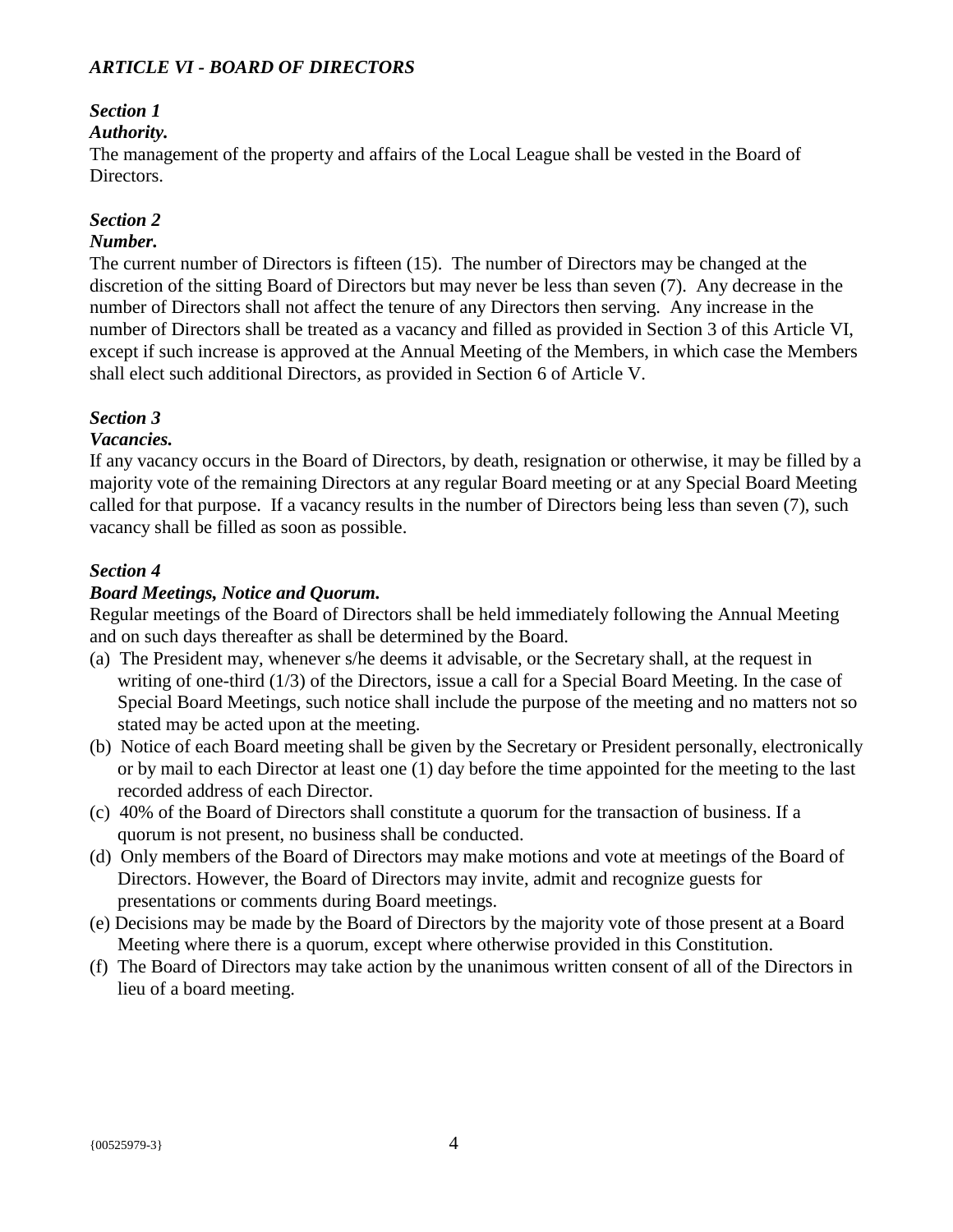#### *Section 5 Duties and Powers.*

- (a) The Board of Directors shall have the power to appoint such standing committees as it shall determine appropriate and to delegate such powers to them as the Board of Directors shall deem advisable and which it may properly delegate.
- (b) The Board of Directors may adopt such rules and regulations for the conduct of its meetings and the management of the Local League as it may deem proper, provided such rules and regulations do not conflict with this Constitution..

### *Section 6*

### *Rules of Order for Board Meetings.*

Robert's Rules of Order shall govern the proceedings of all Board of Directors meetings, except where same conflicts with this Constitution of the Local League.

## *ARTICLE VII - DUTIES AND POWERS OF THE OFFICERS*

#### *Section 1*

#### *Appointments.*

The Board of Directors may appoint such Officers or agents as it may deem necessary or desirable, and may prescribe the powers and duties of each. Appointed Officers or agents shall have no vote on actions taken by the Board of Directors unless such individuals have been elected to the Board by the membership or have been elected to fill a vacancy on the Board. Appointed Officer may include a President, one or more Vice Presidents, a Secretary, a Treasurer, a Player Agent, and a Safety Officer.

# *Section 2*

## *President.*

The President shall:

- (a) Conduct the affairs of the Local League and execute the policies established by the Board of Directors.
- (b) Present a report of the condition of the Local League at the Annual Meeting.
- (c) Communicate to the Board of Directors such matters as deemed appropriate, and make such suggestions as may tend to promote the welfare of the Local League.
- (d) Be responsible for the conduct of the Local League in strict conformity to the policies, principles, Rules and Regulations of Little League Baseball, Incorporated, as agreed to under the conditions of charter issued to the Local League by that organization.
- (e) Designate in writing other Officers, if necessary, to have power to make and execute for/and in the name of the Local League such contracts and leases they may receive and which have had prior approval of the Board.
- (f) Investigate complaints, irregularities and conditions detrimental to the Local League and report thereon to the Board or Executive Committee as circumstances warrant.
- (g) Prepare and submit an annual budget to the Board of Directors and be responsible for the proper execution thereof.
- (h) With the assistance of the Player Agent, examine the application and support proof-of age documents of every player candidate and certify to residence and age eligibility before the player may be accepted for tryouts and selection.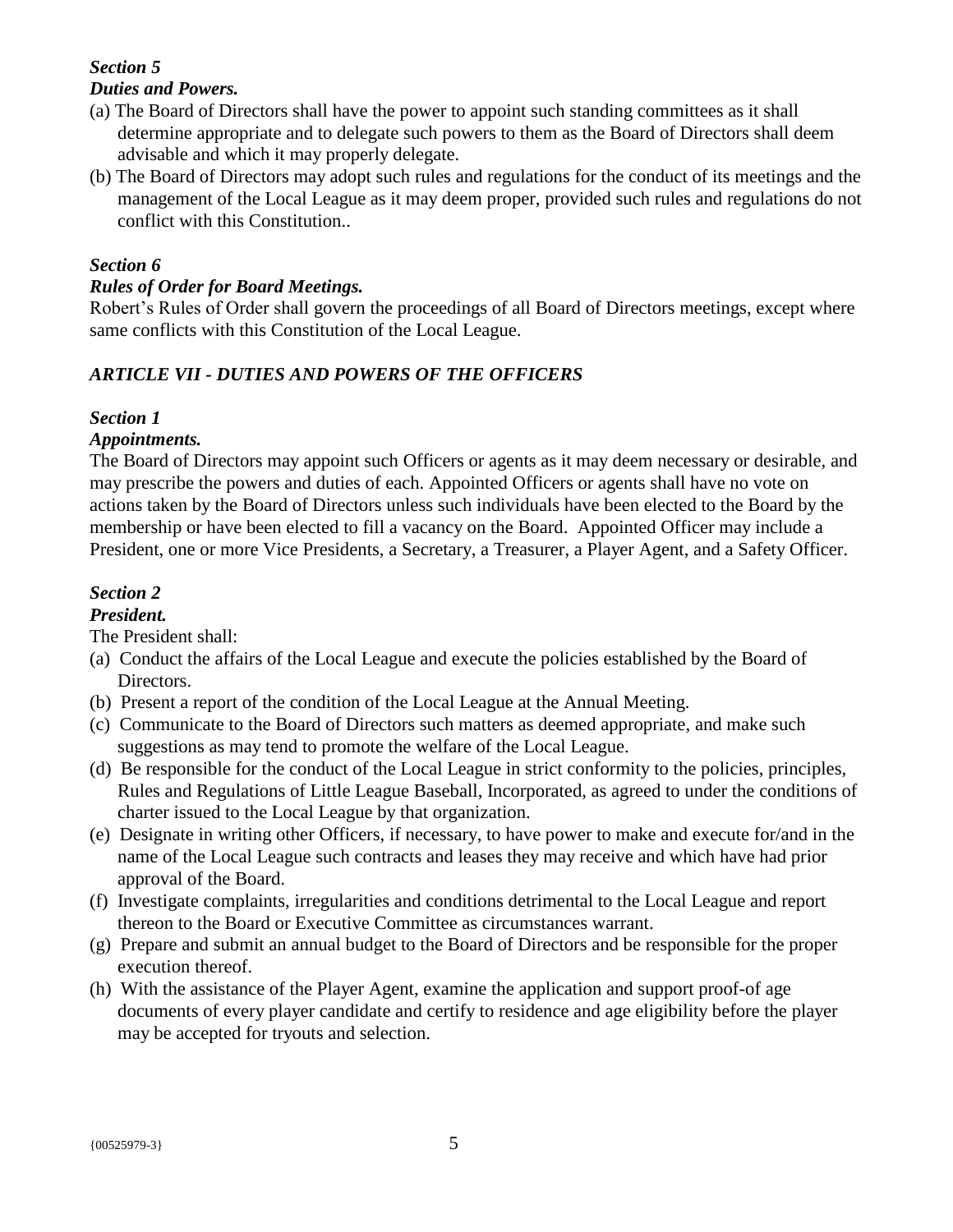# *Section 3*

#### *Vice President.*

The Vice President shall:

- (a) Perform the duties of the President in the absence or disability of the President, provided he or she is authorized by the President or Board so to act. When so acting, the Vice President shall have all the powers of that office.
- (b) Perform such duties as from time to time may be assigned by the Board of Directors or by the President.

# *Section 4*

### *Secretary.*

The Secretary shall:

- (a) Be responsible for recording the activities of the Local League and maintain appropriate files, mailing lists and necessary records.
- (b) Perform such duties as are herein specifically set forth, in addition to such other duties as are customarily incident to the office of Secretary or as may be assigned by the Board of Directors.
- (c) Maintain a list of all Regular Members, Directors and committee members and give notice of all meetings of the Local League, the Board of Directors and Committees.
- (d) Keep the minutes of the meetings of the Members, the Board of Directors and the Executive Committee, and cause them to be recorded in a book kept for that purpose.
- (e) Conduct all correspondence not otherwise specifically delegated in connection with said meeting and shall be responsible for carrying out all orders, votes and resolutions not otherwise committed.
- (f) Notify Members, Directors, Officers and committee members of their election or appointment.

# *Section 5*

# *Treasurer.*

The Treasurer shall:

- (a) Perform such duties as are herein set forth and such other duties as are customarily incident to the Office of Treasurer or may be assigned by the Board of Directors.
- (b) Receive all monies and securities, and deposit same in a depository approved by the Board of Directors.
- (c) Keep records for the receipt and disbursement of all monies and securities of the Local League, including the Auxiliary, approve all payments from allotted funds and draw checks therefore in agreement with policies established in advance of such actions by the Board of Directors.
- (d) Prepare an annual budget, under the direction of the President, for submission to the Board of Directors at the Annual Meeting.
- (e) Prepare an annual financial report, under the direction of the President, for submission to the Membership and Board of Directors at the Annual Meeting, and to Little League Headquarters.

# *Section 6*

# *Player Agent.*

The Player Agent shall:

- (a) Record all player transactions and maintain an accurate and up-to-date record thereof.
- (b) Receive and review applications for player candidates and assist the President in verifying residence and age eligibility.
- (c) Conduct the tryouts, the player draft and all other player transaction or selection meetings.
- (d) Prepare the Player Agent's list.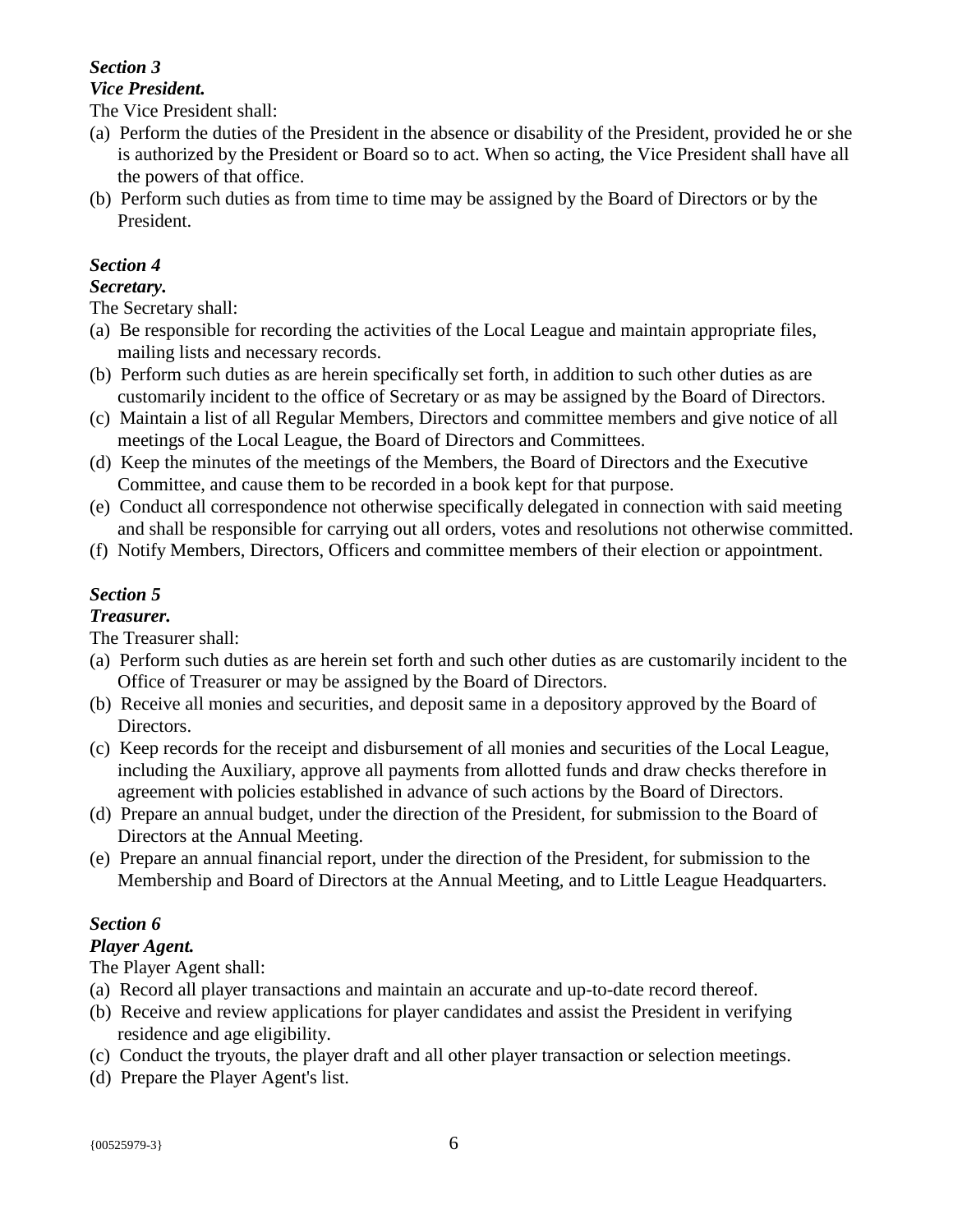- (e) Prepare for the President's signature and submission to Little League Headquarters, team rosters, including players' claimed, and the tournament team eligibility affidavit.
- (f) Notify Little League Headquarters of any subsequent player replacements or trades.

# *Section 7*

## *Safety Officer.*

The Safety Officer shall:

- (a) Be responsible to create awareness, through education and information, of the opportunities to provide a safer environment for youngsters and all participants of Little League Baseball.
- (b) Develop and implement a plan for increasing safety of activities, equipment and facilities through education, compliance and reporting.

Note: In order to implement a safety plan using education, compliance and reporting, the following suggestions may be utilized by the Safety Officer:

- (1) Education Should facilitate meetings and distribute information among participants including players, managers, coaches, umpires, league officials, parents, guardians and other volunteers.
- (2) Compliance Should promote safety compliance leadership by increasing awareness of the safety opportunities that arise from these responsibilities.
- (3) Reporting Define a process to assure that incidents are recorded, information is sent to league/district and national offices, and follow-up information on medical and other data is forwarded as available.

# **ARTICLE VIII - EXECUTIVE COMMITTEE AND AUDITING COMMITTEE**

#### *Section 1*

#### *Executive Committee*

The Board of Directors may appoint an Executive Committee which shall consist of not less than three (3) nor more than five (5) Directors, one of whom shall be the President of the Local League. The Executive Committee shall advise with and assist the Officers of the Local League in all matters concerning its interests and the management of its affairs, and shall have such other powers as may be delegated to it by the Board, but in no event will the Executive Committee have authority over the Board of Directors. At any meeting of the Executive Committee, a majority of the total number of members then in office shall constitute a quorum for the transaction of business, and the act of a majority present at any meeting at which there is a quorum shall be the act of the Committee.

## *Section 2*

## *Auditing Committee.*

The Board of Directors shall appoint an Auditing Committee consisting of three (3) Directors. The President, the Treasurer, and any person with the authority to sign checks are not eligible to be appointed. The Committee will review the Local League's books of account and records prior to the Annual Meeting and attach a statement of their findings to the annual financial statement of the President and Treasurer; or may, if directed by the Board of Directors, secure the services of a Certified Public Accountant to accomplish such review.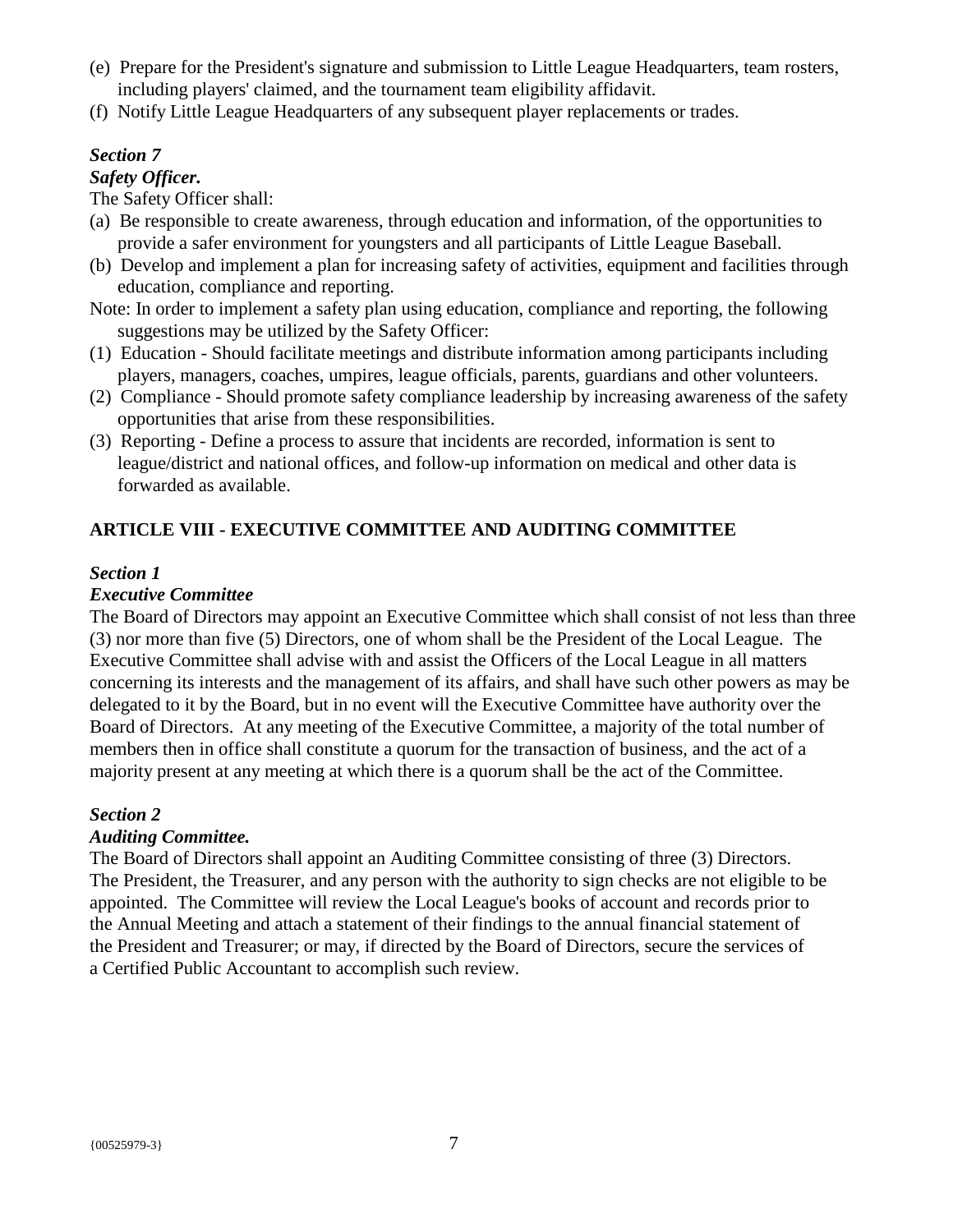# **ARTICLE IX - OTHER COMMITTEES**

The Board of Directors may appoint such other committees consisting of not less than three (3) nor more than five (5) Directors. Regular members may also be appointed to the Committee where appropriate. In no event shall the committee have authority over the Board of Directors.

# *ARTICLE X – AFFILIATION*

# *Section 1*

# *Charter.*

The Local League shall annually apply for a charter from Little League Baseball, Incorporated, and shall do all things necessary to obtain and maintain such charter. The Local League shall devote its entire energies to the activities authorized by such charter and it shall not be affiliated with any other program or organization or operate any other program.

# *Section 2*

# *Rules and Regulations.*

The Official Playing Rules and Regulations as published by Little League Baseball, Incorporated, Williamsport, Pennsylvania, shall be binding on this Local League.

# *Section 3*

# *Local Rules, Ground Rules and/or Bylaws.*

The local rules, ground rules and/or bylaws of this Local League shall be adopted by the Board of Directors, but shall in no way conflict with the Rules, Regulations and Policies of Little League Baseball, Incorporated, nor shall they conflict with this Constitution. The local rules, ground rules and/or bylaws of this Local League are not considered part of this Constitution.

# *ARTICLE XI - FINANCIAL AND ACCOUNTING*

## *Section 1*

## *Authority.*

The Board of Directors shall decide all matters pertaining to the finances of the Local League and it shall place all income including Auxiliary funds, in a common league treasury, directing the expenditure of funds in such manner as will give no individual or team an advantage over those in competition with such individual or team.

## *Section 2*

## *Contributions.*

The Board of Directors shall not permit the contribution of funds or property to individual teams but shall solicit funds for the common treasury of the Local League, thereby to discourage favoritism among teams and to endeavor to equalize the benefits of the Local League.

# *Section 3*

## *Solicitations.*

The Board of Directors shall not permit the solicitation of funds in the name of Little League Baseball unless all of the funds so raised be placed in the Local League treasury.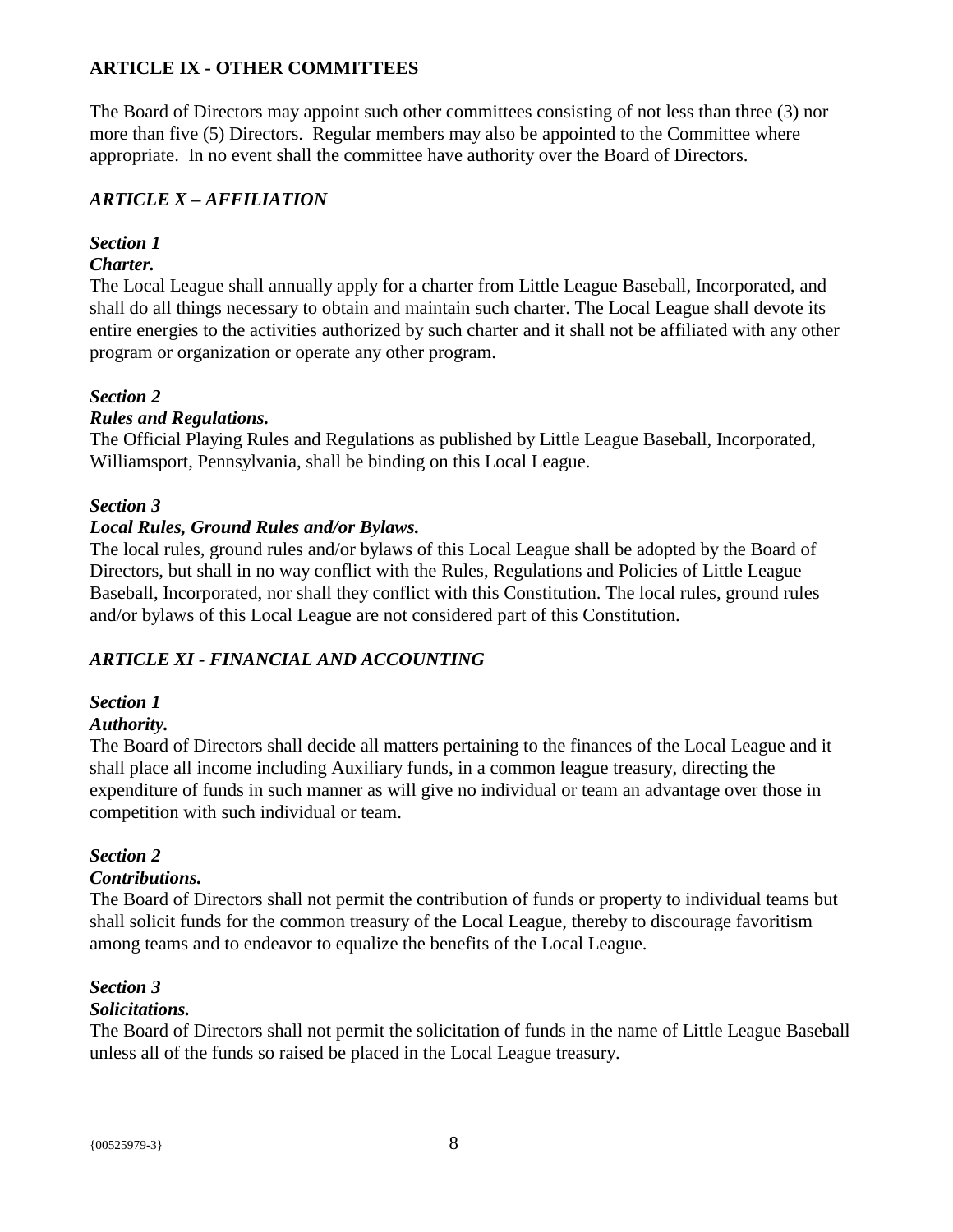# *Section 4 Disbursement of Funds.*

The Board of Directors shall not permit the disbursement of Local League funds for other than the conduct of Little League activities in accordance with the rules, regulations and policies of Little League Baseball, Incorporated. All checks shall be signed by the Local League Treasurer and such other Officer or Officers or person or persons as the Board of Directors shall determine.

# *Section 5*

### *Compensation.*

No Director, Officer or Member of the Local League shall receive, directly or indirectly any salary, compensation or emolument from the Local League for services rendered as Director, Officer or Member.

## *Section 6*

#### *Fiscal year.*

The fiscal year of the Local League shall begin on October 1 and shall end on September 30.

# **ARTICLE XII – LIMITATIONS**

# *Section 1.*

#### *Exempt Activities.*

Notwithstanding any other provision of this Constitution, no Director, Officer, employee, or representative of the Local League shall take any action or carry on any activity by or on behalf of the Local League not permitted to be taken or carried on by an organization (i) exempt from Federal income tax under Section 501(a) of the Internal Revenue Code as an organization described in Section 501(c)(3) of the Internal Revenue Code, and (ii) contributions to which are deductible under Sections  $170(a)(1)$  and  $170(c)(2)$  of the Internal Revenue Code.

## *Section 2.*

## *Prohibition Against Sharing in Corporate Earnings.*

No Director, Officer, employee, or other person connected with the Local League, or any other private individual, shall receive at any time any of the net earnings or pecuniary profit from the operations of the Local League, provided that this shall not prevent either the payment to any such person of reasonable compensation for services rendered to or for the benefit of the Local League or the reimbursement of expenses incurred by any such person on behalf of the Local League, in connection with effecting any of the purposes of the Local League; and no such person or persons shall be entitled to share in the distribution of any of the corporate assets upon the dissolution of the Local League. All such persons shall be deemed to have expressly consented and agreed that upon the dissolution or winding up of the affairs of the Local League, whether voluntary or involuntary, the assets of the Local League, after all debts have been satisfied, then remaining in the hands of the Board of Directors, shall be distributed, transferred, conveyed, delivered, and paid over, in such amounts as the Board of Directors may determine, or, failing such Board of Directors determination, as may be determined by a court of competent jurisdiction upon the application of the Board of Directors, exclusively to one or more entities (i) which then qualify for exemption from Federal income taxation under the provisions of Sections  $501(a)$  and  $501(c)(3)$  of the Internal Revenue Code, (ii) contributions to which are deductible under Sections  $170(a)(1)$  and  $170(c)(2)$  of the Internal Revenue Code, and (iii) which will use such assets for purposes and activities that are substantially similar to the purposes and activities of the Local League.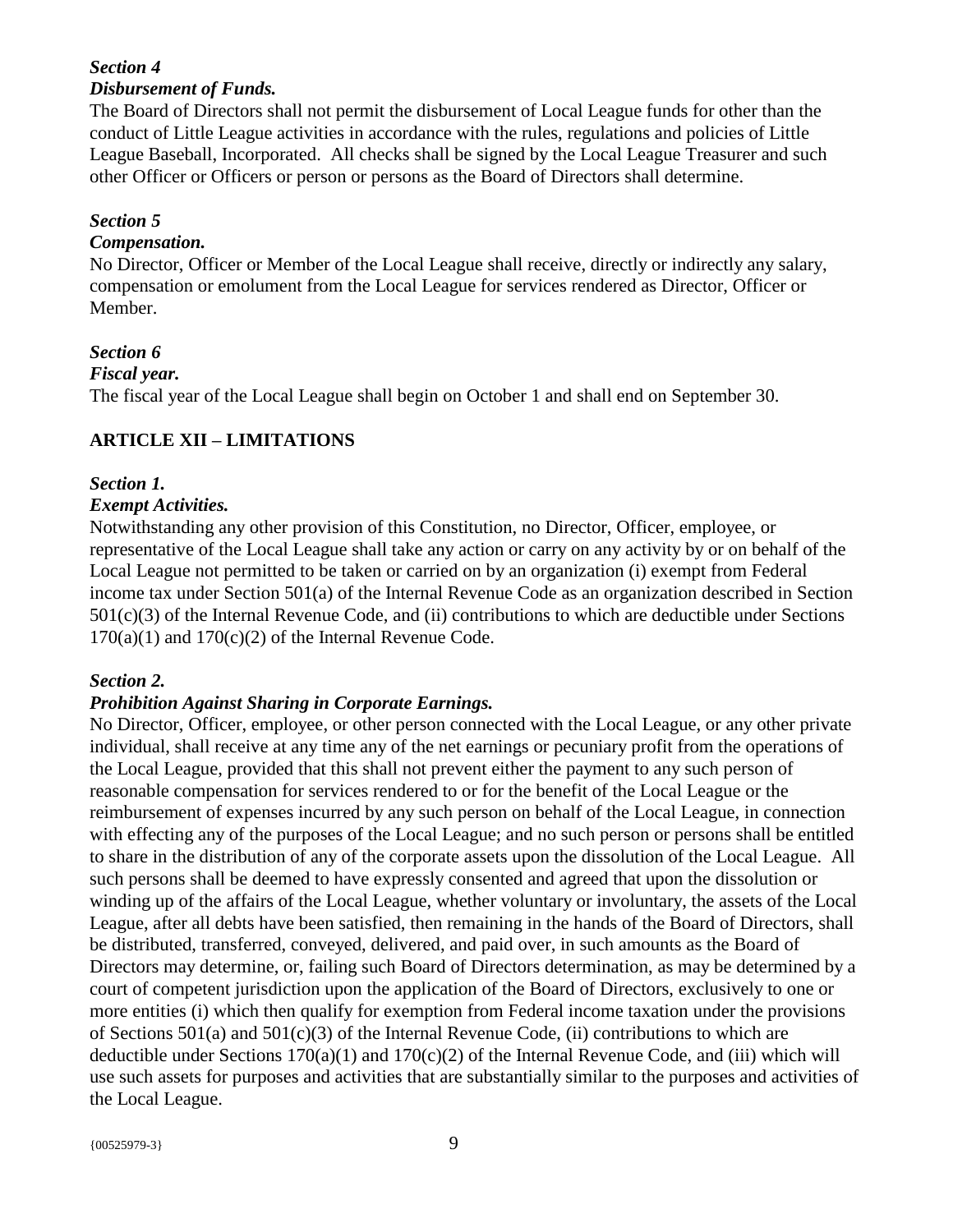# **ARTICLE XIII – CONFLICTS OF INTEREST POLICY**

#### *Section 1.*

# *Conflicts of Interests: In General.*

Service as a Director or Officer carries with it requirements of care, loyalty, and obedience to the Local League, and it is the responsibility of the Directors, Officers, and Key Employees to govern the Local League's affairs honestly and economically, exercising their best care, skill, and judgment for the benefit of the Local League. In the event of any conflict or potential conflict between the interests of the Local League and the personal interests of a Director, Officer, or Key Employee, the Director, Officer, or Key Employee whose interests conflict or may conflict with those of the Local League shall make full disclosure to the Board of Directors of the personal interest and shall take no part in the decision of any matter which may involve such personal interest, although the Director or Officer may provide answers to questions and otherwise explain the situation. Every year each Director, Officer, and Key Employee shall submit to the President of the Local League a written list of all businesses or other organizations that have or plausibly may have during the year a business relationship with the Local League and of which the Director, Officer or Key Employee is an Officer, Director, member, trustee, owner, employee, or agent. For all purposes of this Constitution, "Key Employee" shall refer to any employee who exercises substantial influence over the Local League's affairs, regardless of the person's title within the Local League.

A Director, Officer, or Key Employee shall not enter into with the Local League a contractual relationship or other business relationship in which he or she is personally or materially involved unless a full disclosure of the existence and nature of the transaction is made to the Board of Directors. When any such matter comes before the Board of Directors, the affected Director, Officer or Key Employee shall bear the responsibility to make known his or her personal involvement in the transaction and withdraw from participation in any discussion or decision in connection with or related to the matter. Such withdrawal shall be noted in the minutes.

The Board of Directors shall adopt a Conflict of Interest Policy and Disclosure Statement consistent with this Article.

#### *Section 2.*

## *Related Party Transactions.*

Whenever the Board of Directors is considering an economic transaction between the Local League and a related party, the transaction must be fair, reasonable and in the best interest of the Local League. In considering whether to enter into a related party transaction, the Board of Directors shall i) consider alternative feasible transactions; ii) approve the related-party transaction at a duly called meeting by the affirmative vote of a majority of all Directors then in office other than the related party, if he or she is a member of the Board of Directors; and iii) document the basis for its approval of the transaction at the time of the vote, including which Directors were present and how each Director voted. No person whose compensation is being set during a meeting may be present for or participate in the deliberation of the compensation. Each related party must in good faith disclose to the Local League his or her material interest in the proposed transaction, and may not participate in the vote and deliberations regarding the interested transaction. A "related party" is i) any Director, Officer or Key Employee of the Local League; ii) any relative of such an individual; iii) any entity in which such an individual has a 35% or greater ownership or beneficial interest; and iv) any partnership or professional corporation in which a such an individual has a 5% or greater ownership interest.